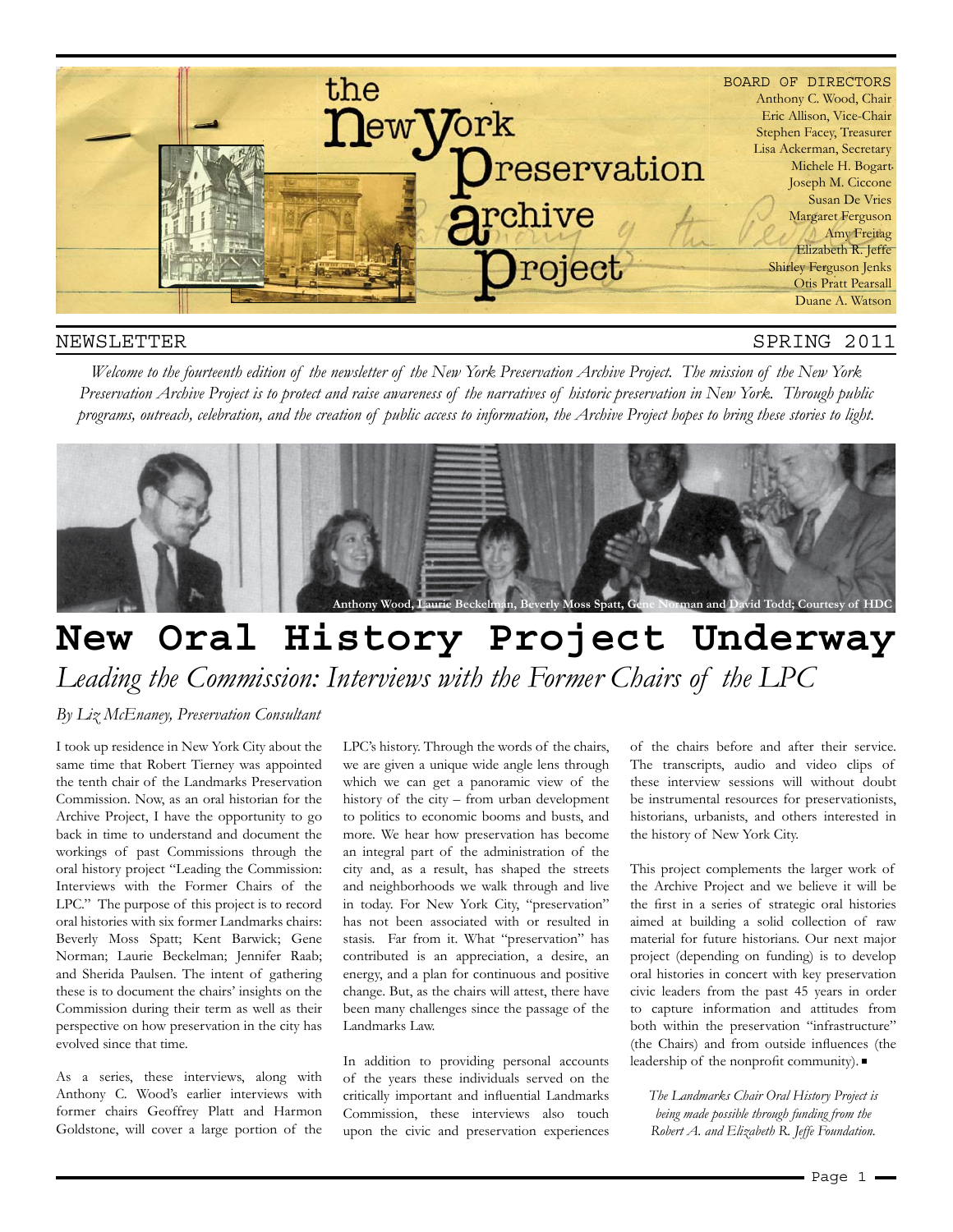

## **Chairman's Column: Celebrating Preservation Anniversaries: Much More than a Piece of Cake!**

*By Anthony C. Wood, Founder & Chair*

Recently, New York City's preservation community has been celebrating a swirl of anniversaries! Whether it is the 45th anniversary of the passage of New York's Landmarks Law, the 40th anniversary of the Historic Districts Council (HDC), Landmark West!'s 25th Anniversary, the Greenwich Village Society for Historic Preservation's (GVSHP) 30th birthday, the 25th anniversary of the New York Landmark Conservancy's Sacred Sites Program, the Murray Hill Neighborhood Association's 50th, or the 20th anniversary of NYC's oldest children's program on preservation (GVSHP's "History and Historic Preservation"), New York preservationists have wonderfully demonstrated that anniversaries have gone far beyond merely cutting a cake.

To avoid any unnecessary controversy and to set the record straight, I have no objection to birthday cakes. In fact the cake at the recent Historic Districts Council celebration was particularly delicious! I'm a believer that every anniversary celebration should include at least one cake. Indeed I have vague memories of a staff meeting decades ago where the merits and engineering possibilities of creating a three dimensional cake of a great landmark for some important anniversary were extensively debated. My point is that anniversaries create a special opportunity to do so much more than eat cake (even if it is in the shape of Grand Central Terminal). If we don't fully use these celebratory opportunities we are missing the boat.

Beyond cakes and wonderful parties, anniversaries provide the perfect opportunity to document the past, reflect on where we've been, imagine where we might be going, aggregate and amplify our accomplishments, and advance the mission of preservation organizations. Anniversaries are a particularly wonderful opportunity to advance the still too limited practice of documenting our own past. Kudos to Landmark West! for successfully completing its ambitious project of filming interviews with a variety of New York civic and preservation leaders who were asked for their impressions of the group's

first 25 years of work. The interviews have been edited into a compelling short video, and the longer interviews will become part of an archival collection. As part of its anniversary, the Historic Districts Council has been conducting phone interviews with many of its past leaders. Here at the Archive Project, we are using the 45th Anniversary of the landmarks law as an occasion to conduct in-depth oral histories with all the living past chairs of New York's Landmarks Preservation Commission.

Anniversaries are a natural time to take a break from the present, think about how we got to where we are and mull over where we might need to be going. The recent Fitch Forum 2011: 45 Years of Preservation Law, provided an opportunity for some 200+ preservationists to spend a day thinking about how landmark law has developed over the last 45 years as well as what the future holds for landmarks laws in general, and New York City's law in particular. HDC's preservation conference: "Looking Forward, Looking Backward: Forty Years of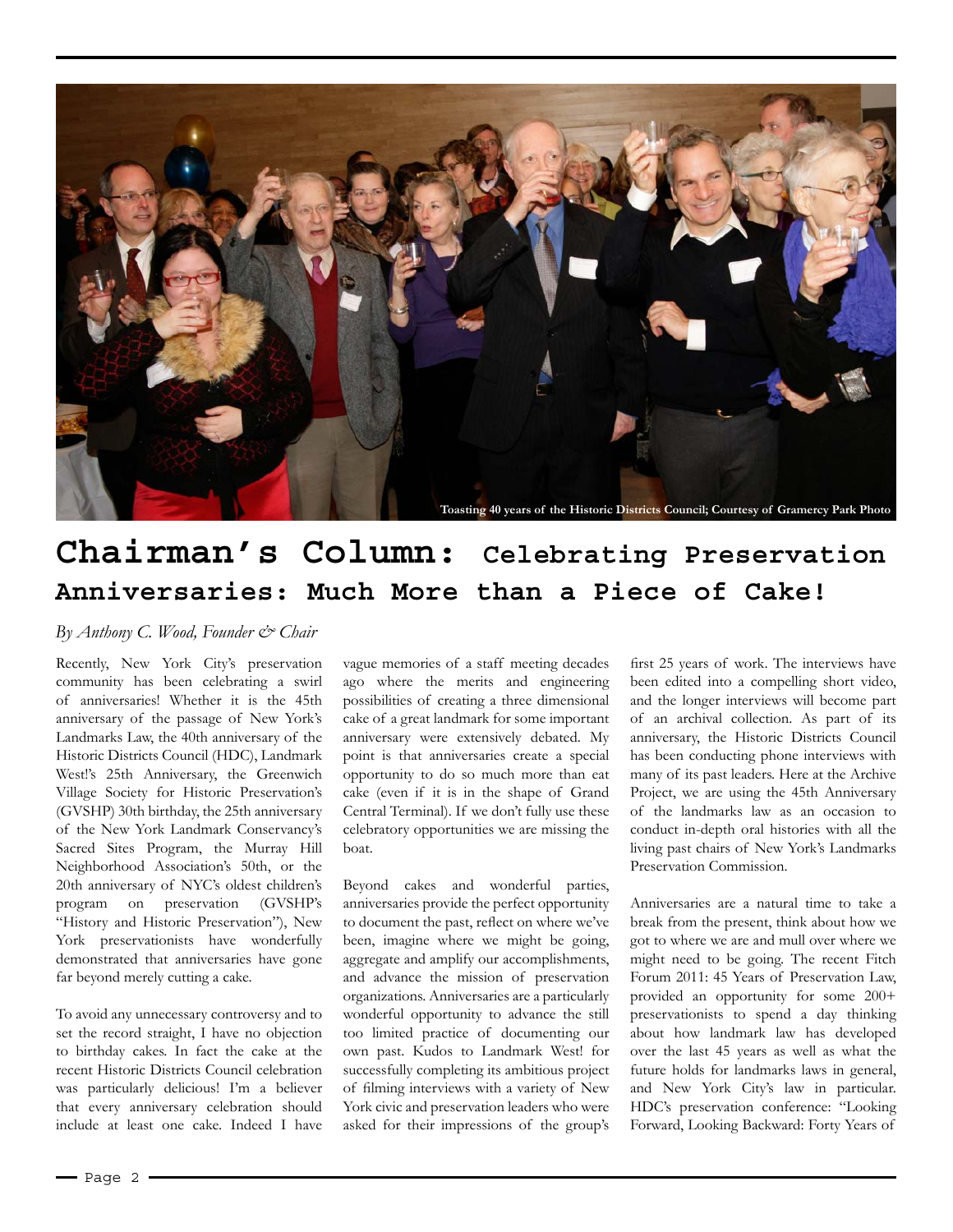Preserving NYC Neighborhoods" offered a similar opportunity for both reflection and projection. Landmark West! used its anniversary year to engage in a formal strategy planning process.

The list goes on. This is the 20th Anniversary of GVSHP's children's education program. It has served over 15,000 kids. This is also the 25th Anniversary of the New York Landmarks Conservancy's Sacred Sites Program. In the past quarter century, the program has given away over \$6.7 million in grants, leveraging almost half a billion dollars (\$497 million to be exact) of work on historic religious properties across New York State. These are impressive numbers. Although the preservation field still lacks many of these types of hard numbers and real data, by just taking the time to stop, count, and tell the world what we've done, we can greatly advance our cause.

Taken seriously and developed to the fullest, anniversaries can dramatically advance preservation's mission. They provide the perfect hook to align stars with preservation, whether it be Malcolm Gladwell at GVSHP's 30th, or Robert Caro et. al. at Landmark West!'s 25th. Anniversaries can be used to unveil exciting new programs such as HDC's new "Six to Celebrate" and its new Preservation Action Fund. Landmark West! used its birthday to launch an iPhone app and fill the till, successfully raising \$500,000 to help secure its future.

There is really no excuse for not turning preservation anniversaries into occasions to advance our cause. One thing about anniversaries is that you can see them coming. You can plan for and around them. If you aren't doing more than baking a cake for your anniversary you are losing a special opportunity to capture your history, document your achievements, celebrate your accomplishments, advance your cause, and plan your future.

In a fundamental way the Archive Project is in the anniversary business. Think of us as the Hallmark store for preservationists. Though we don't have any great cake recipes, we can suggest lots of ways you can use your anniversary to celebrate your past and inspire your future. All we ask is that you save us a piece of cake.



Forest Hills Stadium, Queens: a preservation battle in danger of being forgotten?

## **Save Our Story!** *Help NYPAP Save NYC's Preservation History*

NYPAP's mission to save the stories of New York's varied preservation struggles is ongoing, and we need your help. If you are aware of any current or completed preservation campaigns whose papers, photographs, or other materials do not have a designated archival home, please let us know. Victorious or not, preservation stories need to be saved for their inherent value and as templates for future action. Much can be learned from dashed hopes as well as from realized ones.

By way of example, two stories currently in the news might well provide meaningful archival records. One is the effort to save Forest Hills Stadium in Queens from demolition and subsequent new development. Another is the debate over the LPC's possible protective designation of 790 more buildings on the Upper West Side within seven existing historic districts, a consideration that has generated heated resistance from the Real Estate Board of New York. We urge those involved in these and other ongoing preservation battles to document their efforts for the historic record.

Because small and/or local preservation efforts do not always receive significant press coverage and may not be widely known even within preservation circles, it is especially critical that NYPAP be aware of possible archival resources through the help of interested individuals. We stand ready to help you identify preservation archives and find a proper home for them. Please remember that NYPAP's work doesn't just occur naturally in the course of events - we need as many eyes and ears as possible in the field to keep us alerted! Email mcoody@nypap.org or call 212-988-8379 with any leads.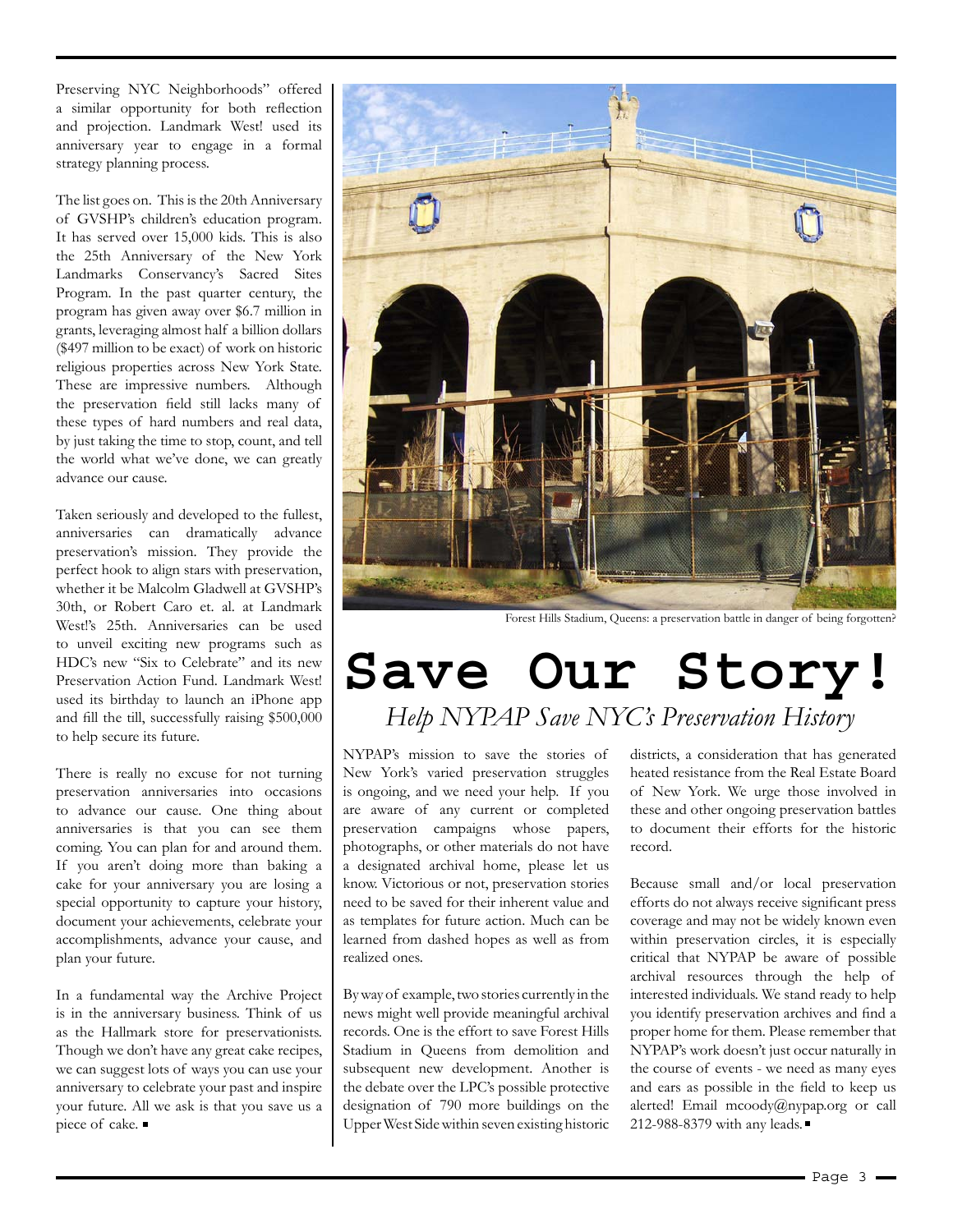# **NYPAP Events**  *New Series of Programs Celebrate, Educate & Inspire*

Rough weather did not keep our supporters at bay for last December's annual **Bard Birthday Breakfast Benefit**, the Archive Project's most successful benefit to date! Over 100 stalwart preservationists fought the wind and the rain to celebrate what would have been Albert Bard's 144th birthday. Speaker Roberta Brandes Gratz, former Landmarks Preservation Commissioner, writer, urban critic, and preservationist, read from her new book *The Battle for Gotham: New York in the Shadow of Robert Moses and Jane Jacobs*. She discussed the book's inspiration and creation, which relied heavily on her career in preservation and her personal interviews with Jane Jacobs. In her closing remarks, Gratz noted that the ramifications of New York's transformation under Moses and Jacobs remain with us. Gratz concluded with the theory that it is impossible to reconcile these two urbanists, and that one must choose between their viewpoints. Thanks again to all those who made this Bard Breakfast such a success and for helping us meet the incredibly generous \$15,000 challenge grant from the Robert A. and Elizabeth R. Jeffe Foundation.

This past February, the Archive Project partnered with Columbia University's Graduate School of Architecture, Planning & Preservation and many of the city's preservation organizations to bring you the **2011 Fitch Forum: 45 Years of Preservation Law**. Keynote speaker Jerold Kayden, of Harvard University's



Save-the-Date card from the 2011 Fitch Forum; Courtesy of Columbia University

Graduate School of Design, set the tone for this year's forum by calling New York's own preservation law – now 45 years old – "middle aged" and questioning its need for reform. Panelists throughout the day agreed that the law looks quite good for its age and continues to serve our community well – an achievement which Otis Pearsall called "the most remarkable success story that I can imagine" – although comments on the law's administration and legal security abound. These suggestions included more aggressive activity on the part of the Landmarks Preservation Commission, privatized oversight, adoption of neighborhood conservation districts, and the appropriate use of easements, to name a few. In addition, the conference briefly departed from its New York City focus to hear about the operation of landmark laws in Chicago, Seattle, and Los Angeles. These presentations from beyond our municipal boundaries especially illuminated one of the New York preservation law's more unsung successes: its proliferation across the country. In the end it was agreed that our Landmarks Law might not need wholesale reform but as preservationists we need to constantly reevaluate its effectiveness, tweaking the law as necessary but always with care so as not to destroy the tool that has brought us so far. For more analysis and thoughts on the Forum, check out Benjamin Baccash's guest article on www.landmarks45.org.

On February 22nd, NYPAP and the Historic Districts Council co-sponsored an event entitled **The Battle for Historic Districts: Brooklyn Heights and Beyond**. This sold-out event celebrated the publication of Martin Schneider's new book, *The Battle for Brooklyn Heights*, with a viewing of Schneider's documentary on the struggle to protect New York City's first historic district and a panel discussion on the future of the city's 102 historic districts, a number that continues to grow. This panel – moderated



Roberta Gratz speaking at the 2010 Bard Birthday Breakfast Benefit; Courtesy of Kate Milford



Audience at *The Battle for Historic Districts* panel; Courtesy of Ben Baccash



Otis Pratt Pearsall participates in *The Battle for Historic Districts* panel; Courtesy of Ben Baccash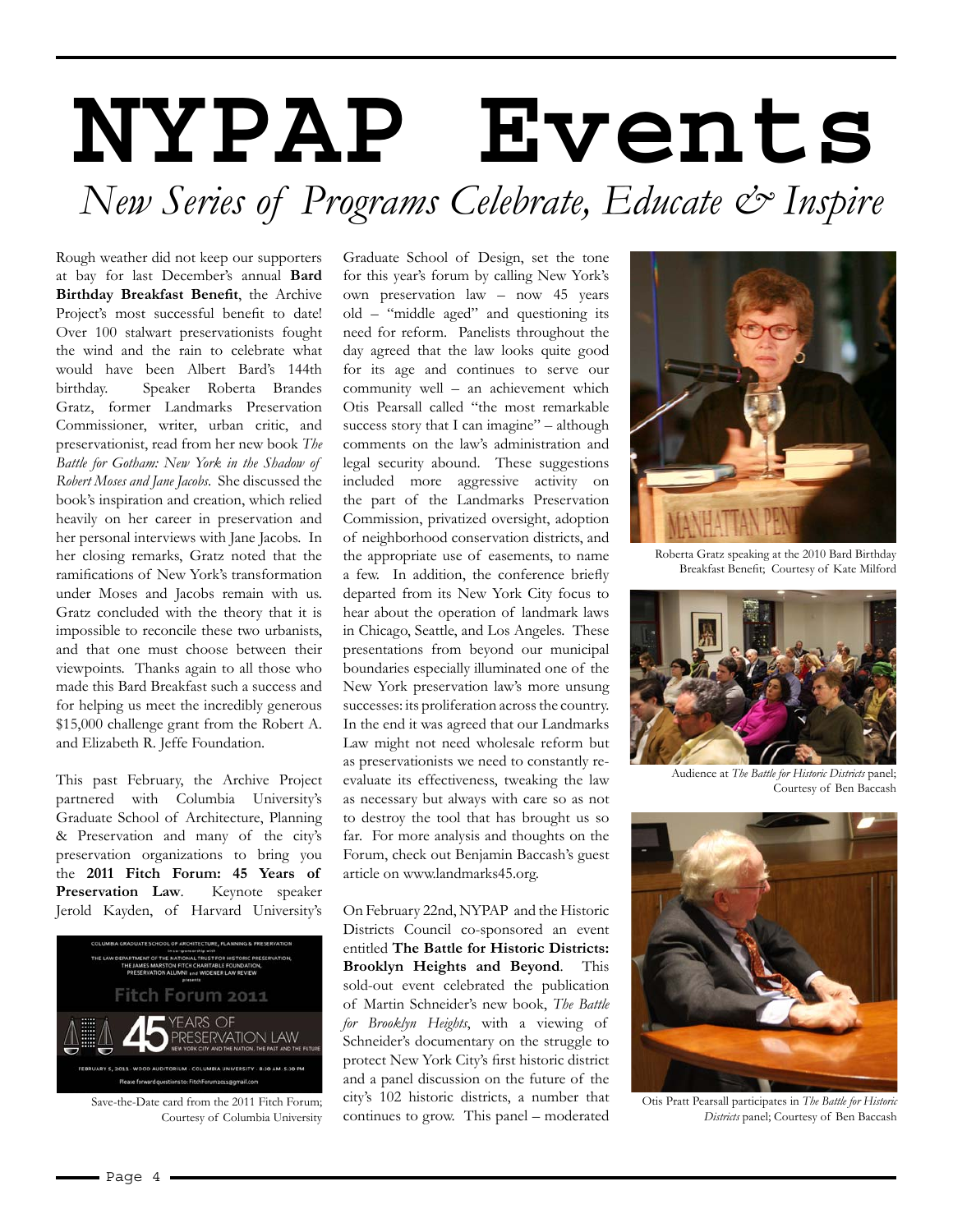

Detail from cover of the *Texas Legacy Project: Stories of Courage and Conservation*; Courtesy of Conservation History Association of Texas

by preservation consultant Seri Worden – included Brooklyn Heights protector Otis Pratt Pearsall, Landmarks Preservation Commissioner Sherida Paulsen, author and influential preservationist Jeffrey Kroessler, and Simeon Bankoff, executive director of the Historic Districts Council. In response to recent highly publicized attacks on historic districts, the panel dissected the need for more studies on the statistical benefits of preservation and more active campaigning against these assaults. The final consensus: we can not afford to be an insular community; public support is essential for the future of our historic districts.

Much was to be learned at our inspirational event **Learning from Texas: The Power of Oral Histories**, co-sponsored by the New York Restoration Project. The evening explored the innovative Texas Legacy Project, a vast series of over 200 videotaped oral histories by the Conservation History Association of Texas. These oral histories chronicle the thrilling stories of Texans who felt compelled to preserve and protect their rich natural legacy. These grassroots conservationists range from farmers to environmental attorneys, many of whom risked their reputations, their finances, and even their lives in their quests. Through the personal stories and unique voices of an array of dedicated Texas preservationists, these conservation battles come to life on

video, all of which have been archived online (www.texaslegacy.org) alongside audio, text and various other supplemental materials. In conjunction with this archive's creation, a book entitled *The Texas Legacy Project: Stories of Courage and Conservation*, was published featuring excerpts from over 60 of these oral histories. David Weisman, documentary filmmaker and co-editor of this book, joined us in a very lively discussion of this fascinating undertaking, including the project's genesis, the role and benefits of video-recorded oral histories, and the intricacies of creating user-friendly, searchable archives from raw interview materials. Weisman also guided the audience through the Texas Legacy Project website, exploring the ways in which the finished oral history material can be presented. The diverse range of non-profits, grassroots organizations and oral history specialists present during this discussion were deeply inspired by the complex and hyper-organized approach to tackling such a vast project, and listened in rapt attention to this model from Texas. Throughout the evening there were many instances in which the parallels between this project and those currently underway in New York were readily apparent. In fact, several of the audience members expressed great interest in replicating its proactive techniques. And while it might take time for the evening's lessons to take root, the project is sure to have a lasting impact on the city.



Etching of Andrew H. Green proposing borough consolidation; Courtesy of NYPL

## **Green Papers Find a Home!**

*Urbanist & Preservationist Finally Gets Deserved Prominence*

Late last year, several public New York City archives acquired some of the recently-discovered papers of Andrew Haswell Green, the civic leader and urban planner whom Theodore Roosevelt called "the father of Greater New York City." Active in New York from the mid-nineteenth century until his death in 1903, Green was enormously influential in the consolidation of the boroughs, the establishment of many of our city's most cherished parks and institutions, and the foundation in 1895 of New York's first preservation lobby, the American Scenic and Historic Preservation Society. The papers include Green's three-volume diary and some 200 letters detailing his role in creating Central Park, founding such institutions as the Metropolitan Museum of Art, overthrowing the Tweed ring, and the consolidation of Greater New York.

The papers of this astonishing figure are now available at the New York Public Library, the Museum of the City of New York, and the New-York Historical Society. Michael Miscione, Manhattan Borough Historian and longtime champion of Green, played an instrumental role in ensuring that these documents find a home in New York City. This new archival accessibility finally gives Green the prominence he deserves and will contribute immensely to the understanding of urban planning and preservation as it has developed in New York City.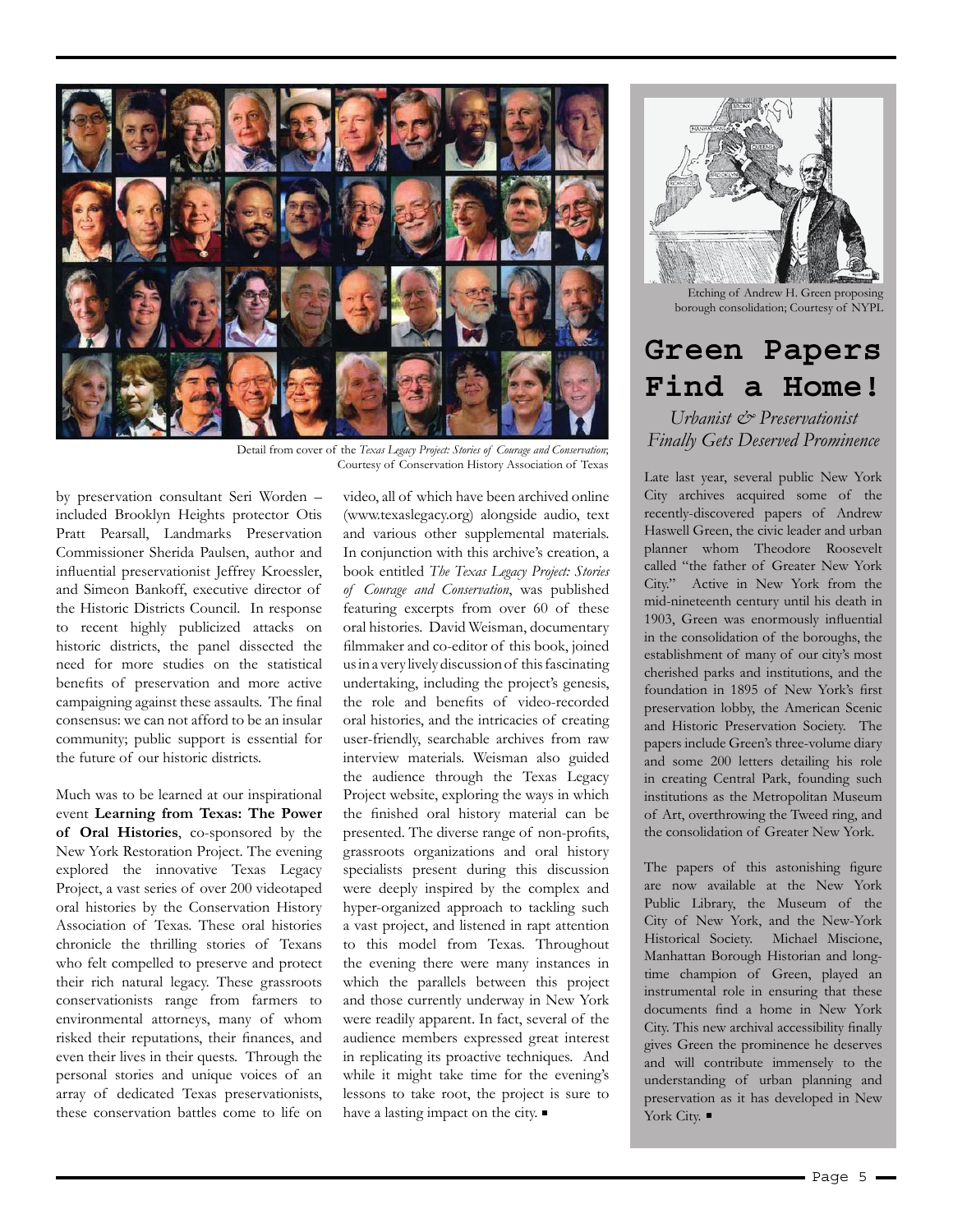## **NYPAP News**

NYPAP congratulates Eric Allison, board member and founder of the graduate Historic Preservation program at Pratt Institute, on his newlypublished book *Historic Preservation and the Livable City* (Wiley, 2011). This book shows the importance of preservation in the creation of livable cities, offering tools and case studies in which preservation can benefit a community when included as part of a comprehensive planning and economic strategy.

We are proud to announce that board member Amy Freitag has recently accepted the executive directorship at the New York Restoration Project. This exciting move builds on Amy's 16 years of experience in greening, conservation and historic preservation, most recently as U.S. Program Director at World Monuments Fund. Already such a vital member of our board, Amy will now have even greater opportunities to merge the worlds of historic preservation and environmental conservation.

NYPAP would like to welcome our newest intern, Adam Kaleb Poole. Adam is currently enrolled in Columbia University's Historic Preservation Program, and has been brought on board to continue our ongoing database project, which provides a clearinghouse of information on archives relevant to historic preservation in New York.

NYPAP would like to thank the New York State Council on the Arts, the New York Community Trust's Windie Knowe Fund, and the Robert A. and Elizabeth R. Jeffe Foundation for their generous grants. Our work here at NYPAP could not be accomplished without their and your financial support.

## **Rattner Papers Saved!**

*Last Minute Struggle to Save Early Preservationist's Papers*

The Archive Project received its first distressing notification about the endangered Selma Rattner papers early on a Thursday morning. Within days we found ourselves knee-deep in drifts of drawings, slides, newspaper clippings and upturned furniture in an abandoned office at the former Paragon Paint Factory. This early twentieth-century industrial building in Long Island City – the site of George and Selma Rattner's Paragon Paint & Varnish Corporation – was recently auctioned after being vacant for more than a decade. Suddenly, the offices in which Selma had stored many of her personal papers – a treasure trove of architectural research and documentation of preservation battles – were about to be cleaned out, and the papers casually discarded among the detritus that had accumulated in the unused factory.

Selma Rattner, who passed away in 2005, was an architectural historian, significant early preservationist, and expert on architect James Renwick, Jr. A 1977 graduate of Columbia University's Historic Preservation Program, Selma wrote her thesis on "Renwick's Design for Grace Church: Religious Doctrine and the Gothic Revival." It explores one of the architect's New York City masterpieces in the context of Gothic Revival architecture in the United States.



Paragon Paint Factory office in which the Rattner papers were found; Courtesy of NYPAP

Selma continued to study, lecture and publish on Renwick throughout the 1970s and 1980s, and therefore amassed a significant amount of primary and secondary material on the architect, much of which is archived in a special collection at Columbia University's Avery Library. But Rattner was also active in various preservation organizations, including the Landmarks Preservation Commission, the New York Chapter of the Society of Architectural Historians, the Greenwich Village Society for Historic Preservation, and the Victorian Society in America, for which she served as Director from 1980 to 1989. In addition, she consulted on an array of historic preservation projects, including the restoration of the historic core of Mexico City, and the proposed reuse of Roosevelt Island's City Hospital. The papers related to these activities were unaccounted for, until now.

Lee Miller, an urban planning student at Pratt Institute, uncovered this impressive collection of archival material on a walkthrough of the former Paragon Paint Factory with John Krevey, owner of the Frying Pan and Pier 66 Maritime. Krevey had purchased the building in an auction about six months ago, with plans to preserve the industrial character of the building, house a waterfront restaurant (the building has frontage on Anabel Basin), and provide homes for a variety of small fabricators and waterfront- and arts-based non-profits. The New Rust Exchange – Lee's non-profit that applies improvisation to workshops, art projects, and public events – was one of these. Stumbling across piles of papers that included, among other things, original drawings of Grace Church, ephemera on preservation battles for Victorian structures and research on the architecture of the West Village waterfront, Lee recognized their worth but was not exactly clear on whose property they were. But upon Krevey's sudden death and the subsequent resale of the factory, it became apparent that the building management – unaware of the papers' worth – was planning to discard the contents of these offices in advance of the sale. Lee knew she had to take action.